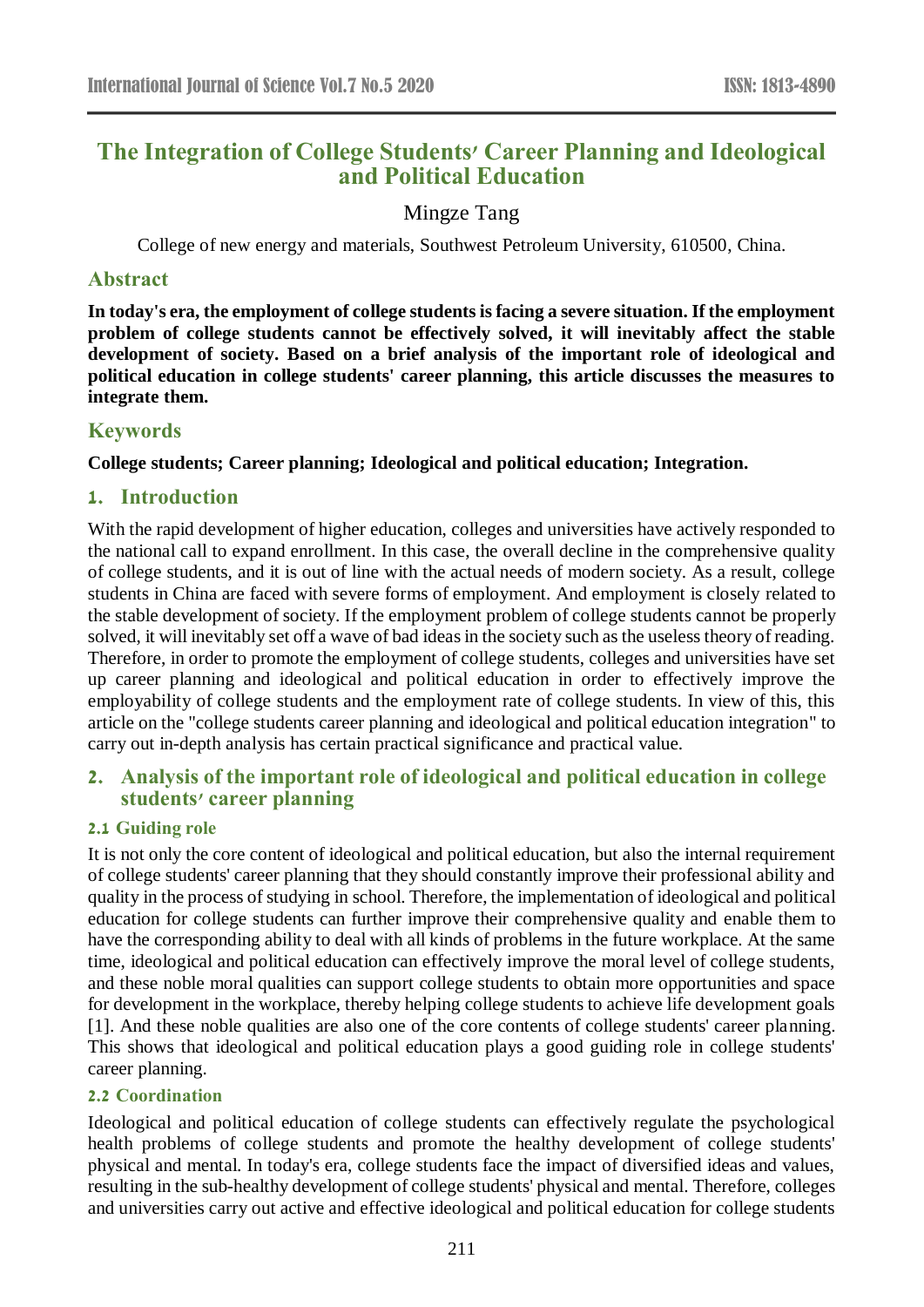in order to promote their physical and mental health development. The reason for this is that colleges and universities use effective ideological and political education to help college students eliminate their inner bad emotions in real time, so that they can correct their attitudes in learning and life and establish the correct "three-values", so as to achieve healthy growth of physical and mental [2]. For college students, their careers are not smooth sailing, but have experienced many setbacks. Therefore, emotional adjustment in college students' career planning is also one of the important contents, which can enable them to face all kinds of difficulties in their careers and achieve faster career development. This shows that ideological and political education plays a good coordination role in college students' career planning.

#### **2.3 Improve the educational effect of career planning**

In today's era, college students are facing severe employment pressure, and the employment rate is low. In order to effectively improve the employment rate of college students, most colleges and universities have carried out career planning for college students, in order to improve the employment quality of college students as a whole, so as to effectively improve the current employment situation of contemporary college students. The development of political education by college students can further improve the educational effect of career planning for college students. This is because of the following two reasons. First, the implementation of ideological and political education for college students can make them deeply realize the importance of improving their comprehensive vocational quality, so that they can consciously improve their comprehensive quality during the job search process, so that they can effectively improve the educational effect of career planning for college students; Second, the implementation of ideological and political education for college students can help contemporary college students to eliminate the influence of bad values and ideas, and establish the correct "three-values", thereby promoting the comprehensive development of college students, thereby more in line with the actual needs of contemporary society, and then effectively increase the employment rate of college students [3]. The purpose of college students' career planning education is to promote the employment of college students. This shows that ideological and political education plays a good role in promoting college students' career planning.

#### **3. Analysis of measures for college students' career planning and integration of ideological and political education**

#### **3.1 Increase publicity efforts to further enhance integration awareness**

The integration of college students 'career planning and ideological and political education is based on the premise that ideological and political educators have a profound understanding of the importance of college students' career planning in order to consciously integrate college students 'career planning into ideological and political education in specific actions. Educators can publicize the importance of college students 'career planning through various forms such as multimedia and broadcasting, so that teachers and students can realize the importance of career planning education at the ideological level. At the same time, educators need to strengthen the exchange of ideas between students, grasp the students' thought dynamics in real time, and accurately understand the specific needs and goals in college students 'career planning, thus targeted in the college students' career planning education into ideological and political education content, to improve college students' career planning ability whole, in order to achieve the overall goal of improving the professional quality and ability of university students, so as to meet the actual needs of contemporary society, and then effectively increase the employment rate of college students [4].

#### **3.2 Further improve the education system and promote integrated development**

The role of college vocational education planning education is based on the perfect teaching mechanism. If the school lacks a perfect education system, it will inevitably have a series of negative effects on the career planning education of college students, and the integration of college students' career planning and ideological and political education is an empty talk. Therefore, it is necessary for colleges and universities to further improve the education mechanism based on the current status of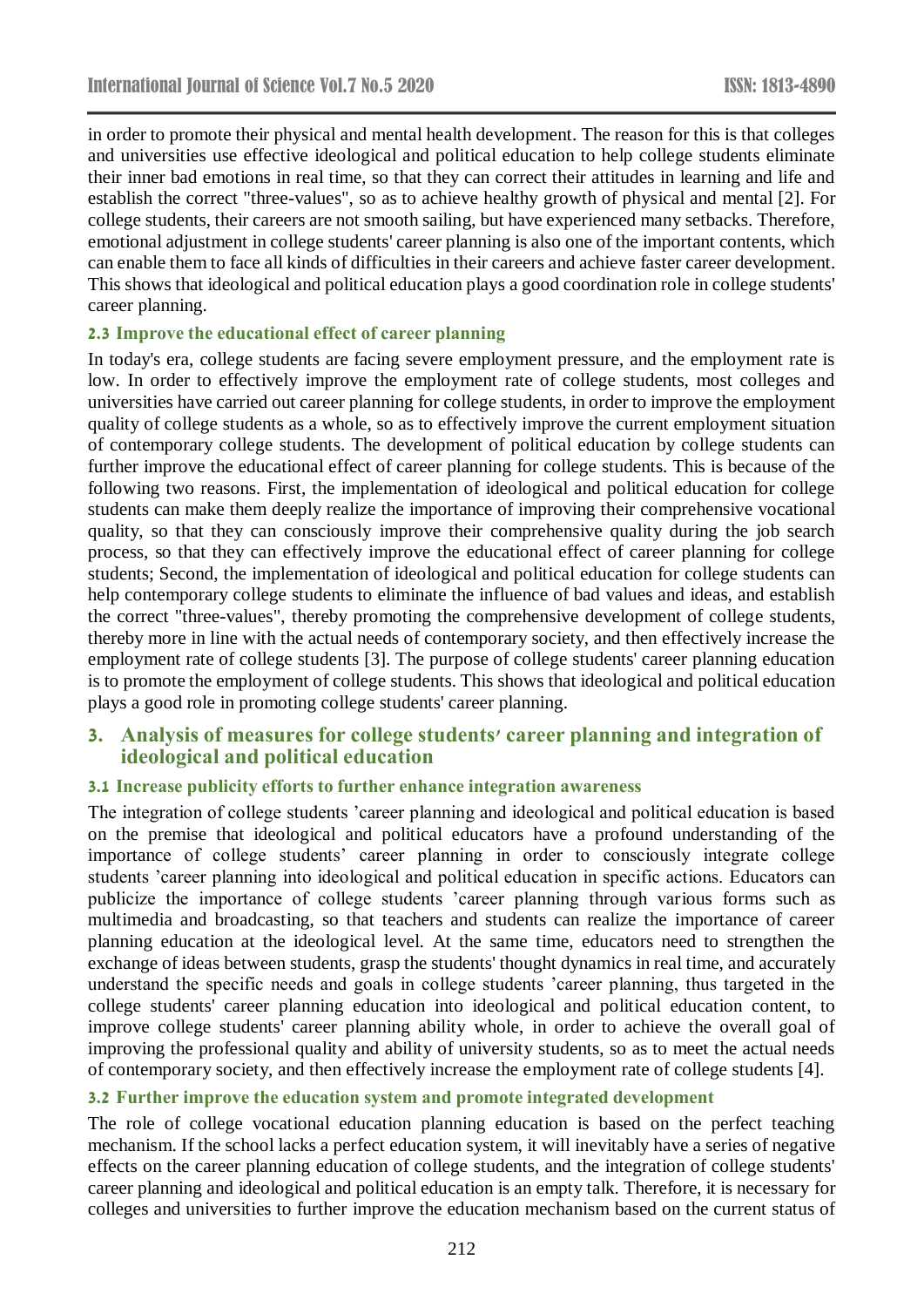education, and on this basis to further improve career planning education, including long-term guidance mechanism, education system and practice system, in this way, can let the students in learning and work, continuously improve yourself and lay a good foundation for better realization of personal value [5]. In addition, colleges and universities need to establish personal growth files according to the development of college students, and record each college student's behavior norms in detail and in a comprehensive manner, such as college students' knowledge learning, practice, rewards and punishments, etc, so that in the career planning of college students, a perfect career plan can be worked out according to the personal growth files of college students, so as to promote the increase of the employment rate.

#### **3.3 Build an integration mechanism to promote the development of integration**

In the process of the integration and development of college students' career planning education and ideological and political education, it is necessary to build a mechanism of integration in order to better promote the integration and development of both. First of all, the integration of content, the course content setting process of college students' career planning education and ideological and political education, we must pay attention to the two complement each other in order to achieve the best teaching effect. For example, college students 'career planning courses and college students' ideological and political education courses all set the content of socialist core values, and the value appeal of socialist core values is applied to comprehensively improve college students' professional ethics and professional ability. Secondly, the organically integrate practical teaching and classroom teaching, any course of learning needs to pass good practical teaching in order to achieve good results. Therefore, the integration of college students 'career planning education and ideological and political education should not only be reflected in classroom teaching, but also need to be organically integrated in extracurricular practice in order to promote the comprehensive integration development of both. Finally, establish a double-qualified teacher team. The integrated development of undergraduate career planning education and ideological and political education requires teachers to master the knowledge of two professional courses, which means that teachers must strengthen the professional knowledge and professional teaching theory of the two courses to enrich their professional knowledge, in order to better guide students to integrate career planning courses and ideological and political courses in teaching practice.

#### **4. Conclusion**

To sum up, the rapid development of the social economy and higher education has caused increasing employment pressure for college students, which is not conducive to the development of higher education, but also directly affects social stability and development. Therefore, it is necessary for colleges and universities to strengthen college students 'career planning education and ideological and political education, and to help them establish the correct "three-values" and employment concepts. Through the analysis of this article, it can be seen that ideological and political education plays a series of positive roles in the career education of college students. Therefore, it is necessary for colleges and universities to organic integrate the career planning education of college students with ideological and political education to help students accurately position themselves in their careers, and consciously continuously improve their comprehensive qualities, and organically combine their own life values with the actual needs of society, to better realize the value of life and lay a good foundation for improving the current employment situation of contemporary college students.

# **References**

[1] Wang Qinghua. Research on college students' ideological and political education innovation from the perspective of career planning [J]. Electronic Journal of New Education Times (Teacher Edition), 2019, (46): 222-223.